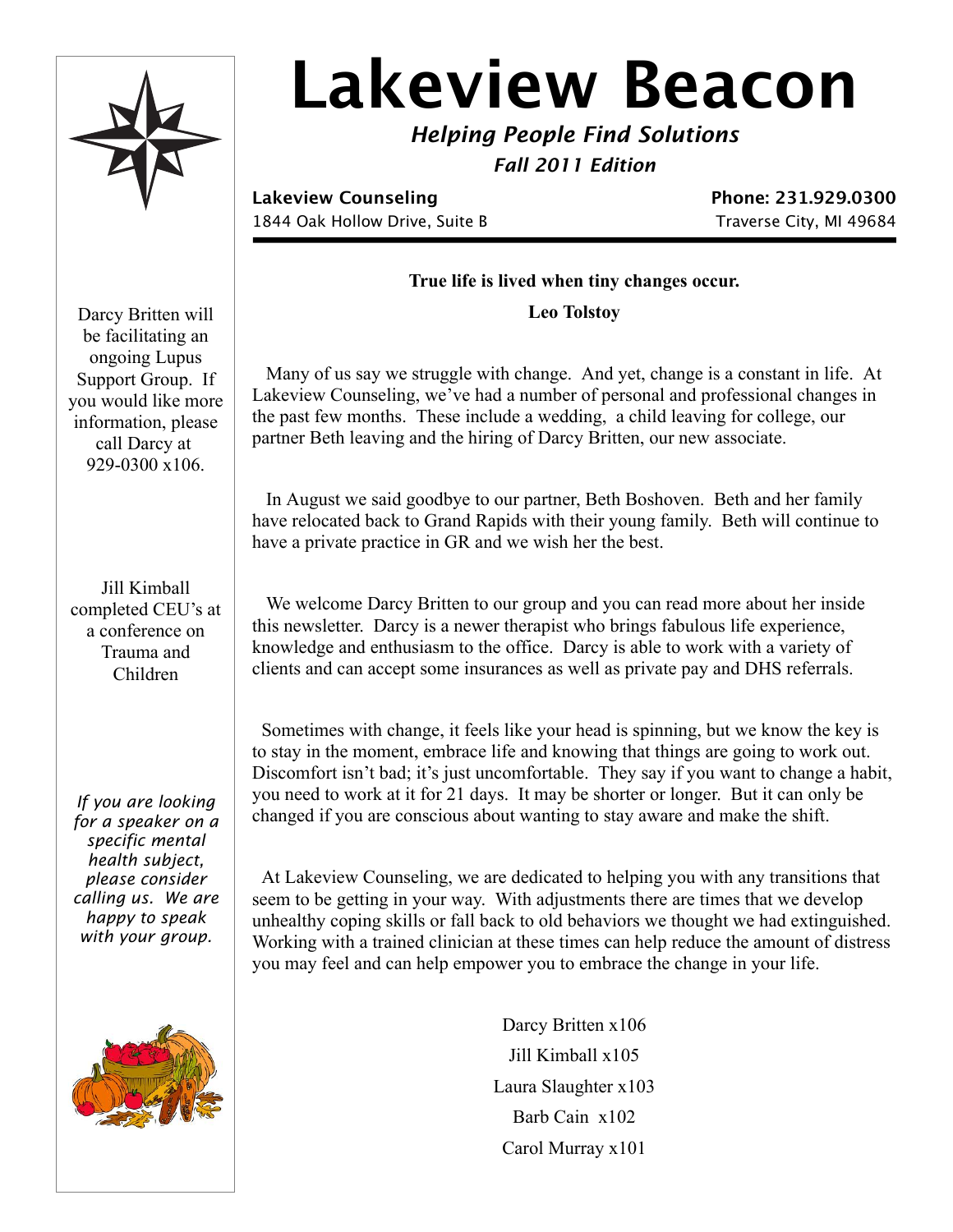As a therapist, I work from the premise that transition is at the core of counseling.



I respect my clients very much for being brave enough to recognize and confront life's challenges and changes. In fact, I admire people for simply having the courage to show up for their first counseling appointment!



I am honored to call counseling my profession and I am grateful to have transitioned into the newest member of the Lakeview team.

### **Welcome Darcy Britten, our new associate**

Hello Lakeview Newsletter Readers! I'm Darcy Britten, a professional counselor, and I am not only proud but also excited to introduce myself as the newest member of the Lakeview Counseling team.

Like almost everyone, it seems I'm constantly navigating through life's transitions. For me, the word, "transition" is a kinder and gentler way to really say, "Oh No!!! I am going to have to deal with CHANGE!" As I begin my work with the Lakeview team, this immediately means learning to be extra patient as I navigate my way thorough mountains of insurance company paperwork! It also means quieting myself down a little, so I don't disturb all the other therapists in the office. And, it means I am learning a new balancing act between my family life and my new career. After 20 years as a Stay-At-Home-Mother, my newest job at Lakeview is a result of returning to school and entering the workforce. My husband and I have 7 children and one daughter-in-law ranging from 28 years to 8 years old. Transition in our family is very familiar because my husband is an entrepreneur. His motto in business is "If you are not changing, adapting and growing, you are dying." (I accuse him of being a little too extreme in his philosophy, yet I have to agree he has a good point.) Bring on the evolution!

In 2005, I added to my full-time Mom job the role of a graduate student at Western Michigan University to earn a Master's Degree in Counseling Psychology. I graduated with honors, passed my licensing boards and landed an internship. I'm proud of these accolades; but more importantly, I learned that there is no greater honor than the experience of having clients share personal stories and hearts with me. I truly believe that being a counselor is a privilege.

Following my internship as an outpatient therapist Intern, at Northern Lakes Community Mental Health, I became an Intake Therapist and Crisis Worker at Manistee-Benzie Community Mental Health. Most recently I worked at Munson Medical Center on the Behavioral Health staff. I performed crisis intervention in the Emergency Room, and conducted psychiatric evaluations and substance abuse consults on the hospital floor. Proudly while I held these positions, I was also able to start a private practice working with individuals in therapy.

As a therapist at Lakeview Counseling, I will combine my life experience and work experience to help my clients work through their own life transitions. I have developed expertise in treating people with anxiety, depression, mood disorders, grief, trauma, acute stress, family and life transitions, and adoption related issues. I have discovered that I love working with both adolescents and adults.

**Darcy can be reached at extension 106**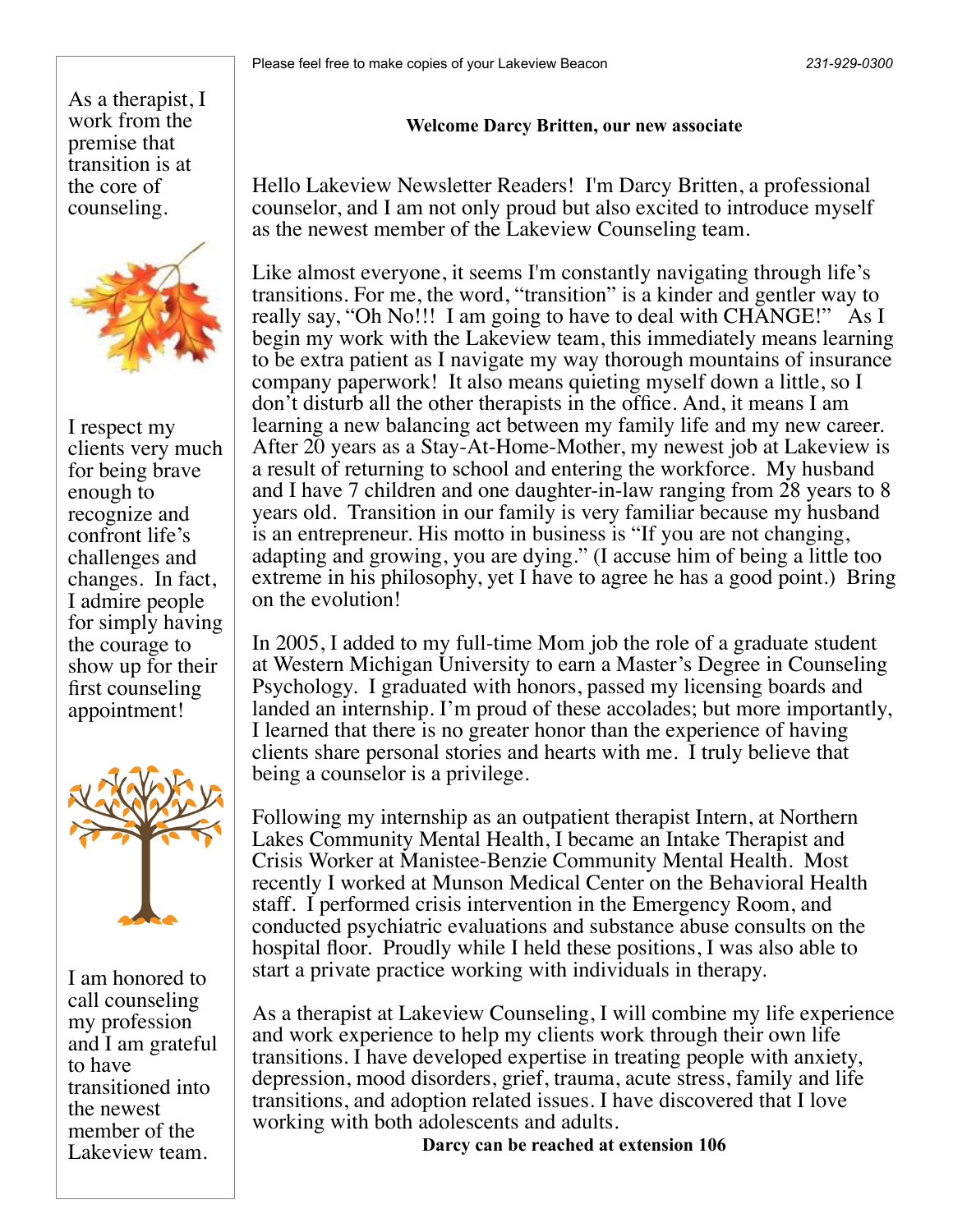Many people respond well to light therapy, although it must be used correctly, and consistently in order to be truly effective. Other treatment options include medication with antidepressants, or cognitive behavioral therapy, a type of talk therapy that focuses on modifying certain thoughts and behavior patterns that may influence the condition.



Regular exercise, especially outside, is also a helpful treatment for SAD, as is developing and utilizing a social support system. Although using these treatments may not prevent symptoms from reoccurring the following year, you will have gained valuable tools with which you can address and deal with any future struggles with seasonal depression.

# **Seasonal Affective Disorder**

## **by Laura Slaughter**

 In our area, we all notice the shorter days and reduced sunlight as we move through fall and winter. Seasonal affective disorder (also called SAD) is a type of depression that occurs at the same time every year. Most people have symptoms that start in the fall and abate in the spring, or early summer.

 Symptoms of seasonal affective disorder may include difficulty waking up in the morning, feeling drowsy during the day, and a tendency to overeat, especially a craving for carbohydrates, along with weight gain. Other symptoms include lack of energy, difficulty concentrating on completing tasks, and withdrawal from friends, family and social situations. Pessimism, hopelessness, and a lack of enjoyment of things that previously brought pleasure are also characteristic of this disorder.

 There is another, less common seasonal affective disorder which is characterized by spring and summer depression. Symptoms include insomnia, anxiety, irritability, decreased appetite, weight loss, and social withdrawal. Many who struggle with these symptoms have difficulty tolerating the increased temperatures during spring and summer.

 Neither type of seasonal affective disorder is actually a specific clinical disorder, but are "course specifiers," or certain types, of Major Depressive Disorder. The criteria include a repeated pattern (at least two years) of symptoms that start and stop at a predictable time each year.

Populations most likely to be affected by seasonal affective disorder include:

- •People who live in areas where winter days are very short, or there are significant changes in the amount of daylight in different seasons
- •Women

•People between the ages of 15-55 years of age

•People who have a close relative with SAD

 Researchers believe that the cause of SAD is a lack of natural sunlight. Lack of light may upset the sleep-wake cycle and other circadian rhythms. It may also cause problems with a brain chemical called serotonin that affects mood. Treatment for SAD generally involves light therapy. One type of light treatment involves sitting in front of a "light box" for half hour or longer, usually first thing in the morning. Another type of light treatment involves "dawn simulation", or a light that goes on in the morning while you sleep, and gets brighter over time, like the sunrise.

 The light from a light box mimics outdoor light. This is thought to cause a chemical change in the brain that lifts your mood and eases other symptoms of seasonal affective disorder. This therapy may also work by resetting the "biological clock" (circadian rhythms), or sleep-wake cycle. It is important to use a certain type of light to treat symptoms of SAD. Generally the recommendation is a light box with 10,000 lux for thirty minutes, early in the morning, about two feet away, with indirect eye contact. Full-spectrum, ultraviolet, tanning lamps, or heat lamps should not be used, and can cause damage to the eyes.